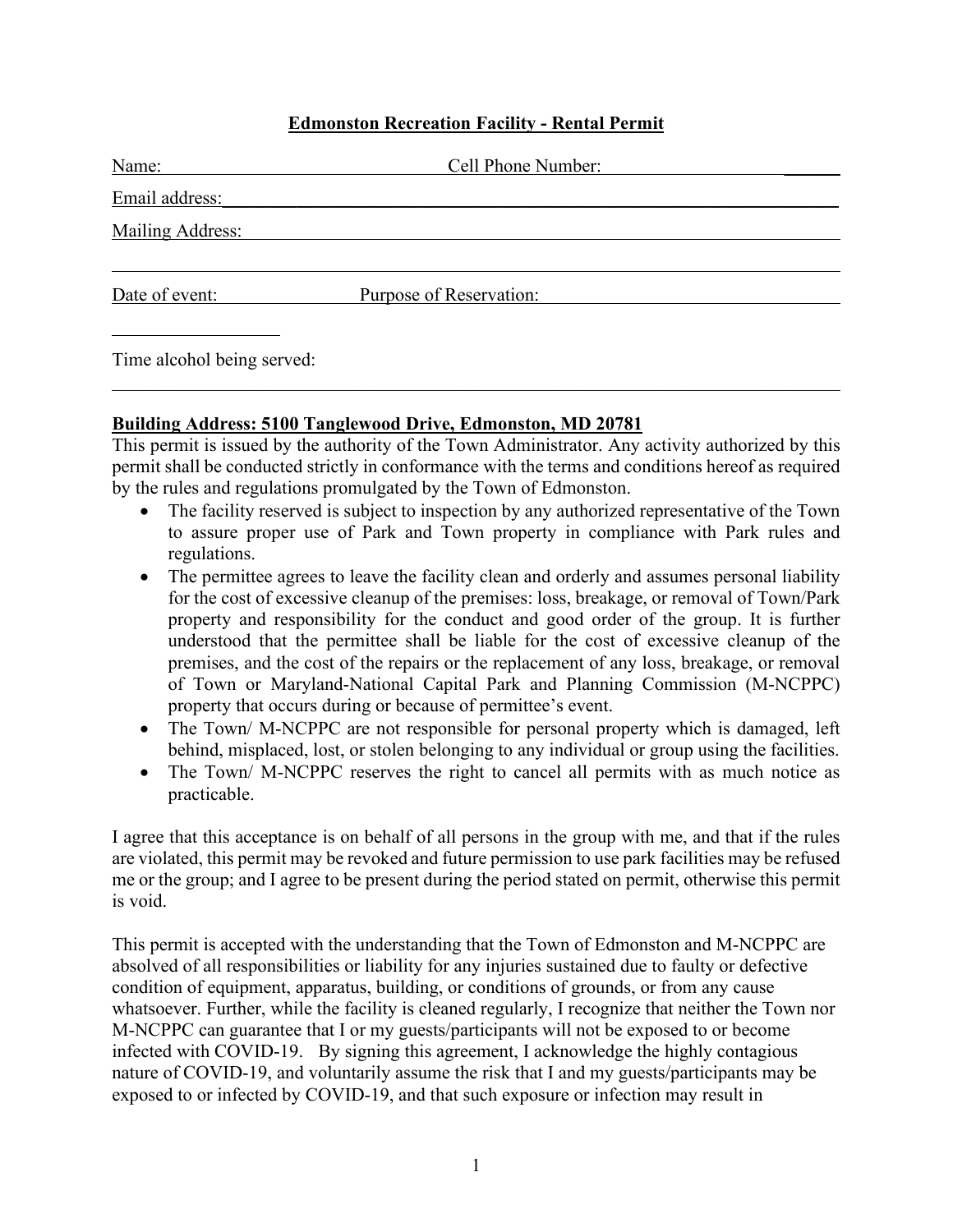permanent injury, illness, permanent disability, and death. I understand and accept that the risk of becoming exposed to or infected by COVID-19 at the Recreation Facility may result from the actions, omissions, or negligence of myself and others, including, but not limited to, Town employees, elected and appointed officials, volunteers, agents, and activity participants.

By affixing my signature below, I certify that I am over the age of 21 years old, and a resident of Prince George's, Montgomery County and/or the District of Columbia.

# **PERMIT MUST BE IN THE POSSESSION OF THE PERSON TO WHOM IT IS ISSUED AND SHOWN UPON REQUEST.**

#### $\overline{\phantom{a}}$  , and the contract of the contract of the contract of the contract of the contract of the contract of the contract of the contract of the contract of the contract of the contract of the contract of the contrac **(SIGNATURE OF PERMITTEE) PRINT NAME**

Rental Fee Payment Date: Credit Card/Money Order Payment

**Security Deposit Payment Date:** Cash Receipt #:

 **Approved by Town of Edmonston**

# **Edmonston Recreation Facility Rental Policy**

Edmonston Recreation Facility, also called the Edmonston Rec. Center, ("the Rec. Center") is a suitable site for birthday parties, bridal showers, and other family or community events.

- The Rec. Center is reserved for the entire day. **Set up cannot begin no earlier than 8:00 a.m. the day of the event** and clean up must occur the same day of rental. Generally, 10 tables and 70 chairs are available for use in the Rec. Center; however, this is not guaranteed. It is up to the renter to provide set-up and take-down of tables and chairs. The maximum capacity for the building is 75 provided by the Fire Marshal and is not to be exceeded.
- All rentals are made through the Town of Edmonston and must be paid in full at the time of reservation. The forms of payments are credit/debit card or money order - **NO CHECKS OR CASH. Rental fee is \$150.00 for Town residents, plus a \$100.00 COVID-19 Sanitation Fee (Please note this is not a cleaning fee, the renter will be expected to return the building to original condition as rented), \$250.00, plus a \$100 COVID-19 Sanitation Fee (Please note this is not a cleaning fee, the renter will be expected to return the building to original condition as rented)for non-residents. .**
- A \$150 deposit (cash only) to cover security requirements, building upkeep, and key pickup/return must be paid when the key is picked up. The deposit does not apply toward the rental fee. If there is any damage to the Rec. Center or other Town property resulting from the event, the Town may retain the deposit to help defray the costs of repair/replacement. The permittee is responsible for all damages to Town property resulting from the event. Nothing herein shall limit the Town in seeking payment of any losses due to such damage.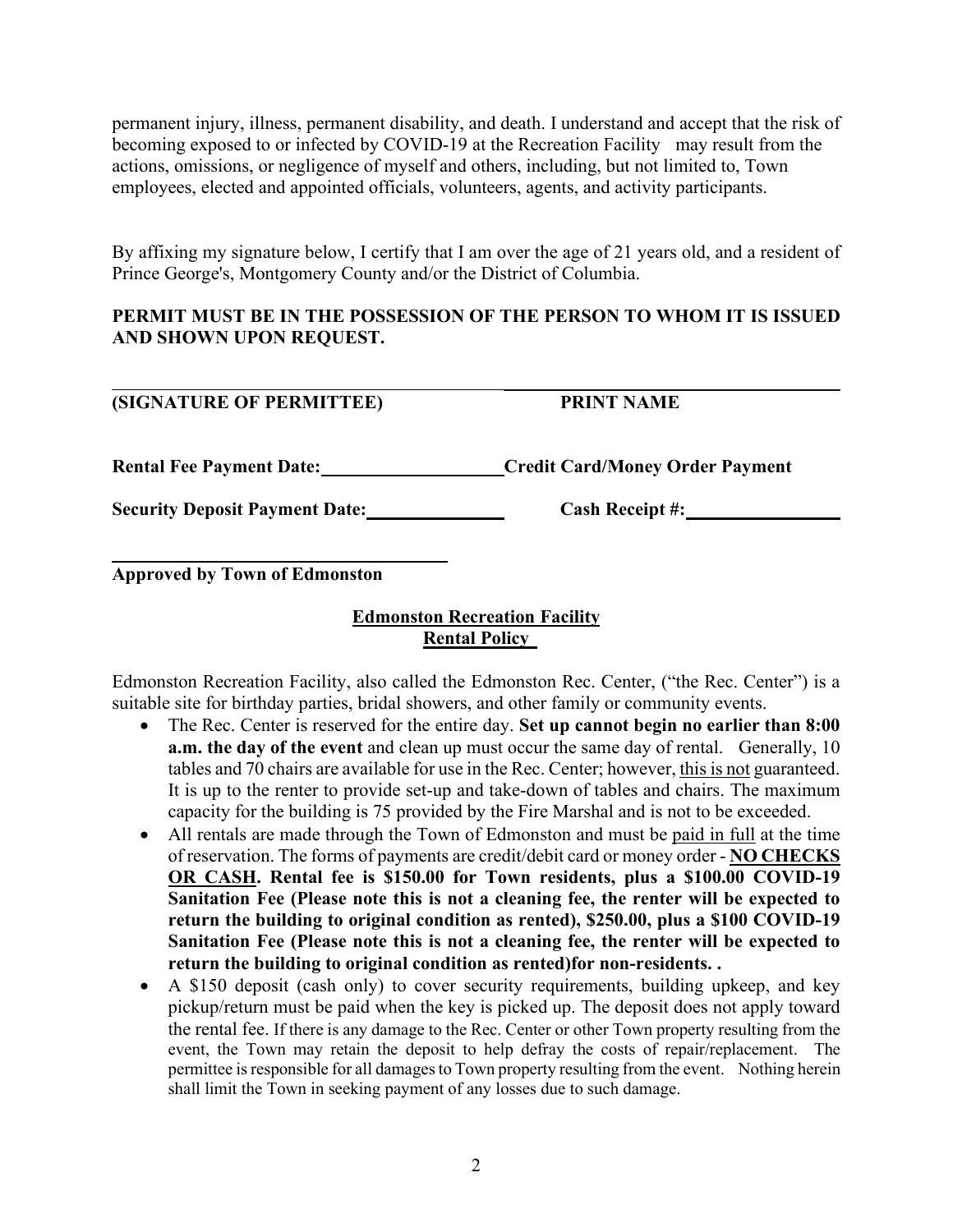• Permittee must be a Prince George's or Montgomery County resident, and over 21 years old to reserve a site. To rent the Rec. Center, please contact the Edmonston Town Hall at 301-699-8806.

# **Rules / Regulations**

- 1. Complete setup can occur on the day of the rental only and cleanup shall take place on the day of rental. All events, including clean up, shall end by midnight for a 1:00 a.m. departure from the Rec Center. The parties may not be in the building after 1:00 a.m. The building must be cleaned by this time.
- 2. Applicant will be held responsible for the conduct of all attendees of the event and any damages incurred during or because of the event.
- **3. Alcoholic beverages** are not permitted on any of the premises during events open to the public unless a permit has been obtained from the Town of Edmonston. For events open to the public and providing alcohol, permittee must pay for the services of one-off duty police officer chosen by the Town at the rate set by the Town. **This fee must be paid at the time of reservation. The time period must be designated for serving alcohol. The fee is \$40.00 per hour and there is a minimum of 4 hours. This payment must be made by credit card.**
- 4. No Smoking is allowed in the building.
- 5. Pets are not allowed inside the Rec. Center.
- **6. Building is equipped with a mop and broom. If missing upon inspection, a fee of \$25.00 will be charged against the deposit.**
- 7. Persons using any of the facilities of the Rec. Center without reservations must surrender same, at once, to anyone presenting an official Town Receipt.
- 8. Permittee shall not charge or accept an admission fee for the event, and may not sell any merchandise, article or thing at the event, nor practice, carry on, conduct or solicit any type of business whatsoever, including fund raising.
- 9. **Bands will be allowed inside the Rec. Center until 10:00 p.m.** Loud music, amplification, and/or excessive noise are prohibited on all outside grounds, or any area where the peace can be disturbed.
- 10. Decorations, tacks, tape, and staples must be removed following the event or deposit will be forfeited.
- 11. All items must be removed same day by 1:00 a.m. or deposit will be forfeited and items confiscated.
- 12. Permittee must lock the Rec. Center building when leaving and extinguish fires in the outside grills.
- 13. Caterers and other food providers shall be properly licensed.

# **Security/Key Deposit**

The key may be picked up **Monday through Friday from 8:00 a.m. to 3:30 p.m.(Offices close at 4:00 p.m.) at the Edmonston Town Hall, 5005 52nd Avenue, Edmonston, Maryland 20781.**

When picking up the key you will need, in addition:

- 1. **\$150.00 payable by CASH ONLY** (exact amount) for the refundable security/key deposit.
- **2.** Key must be returned on the **next business day** following the reservation or the key deposit